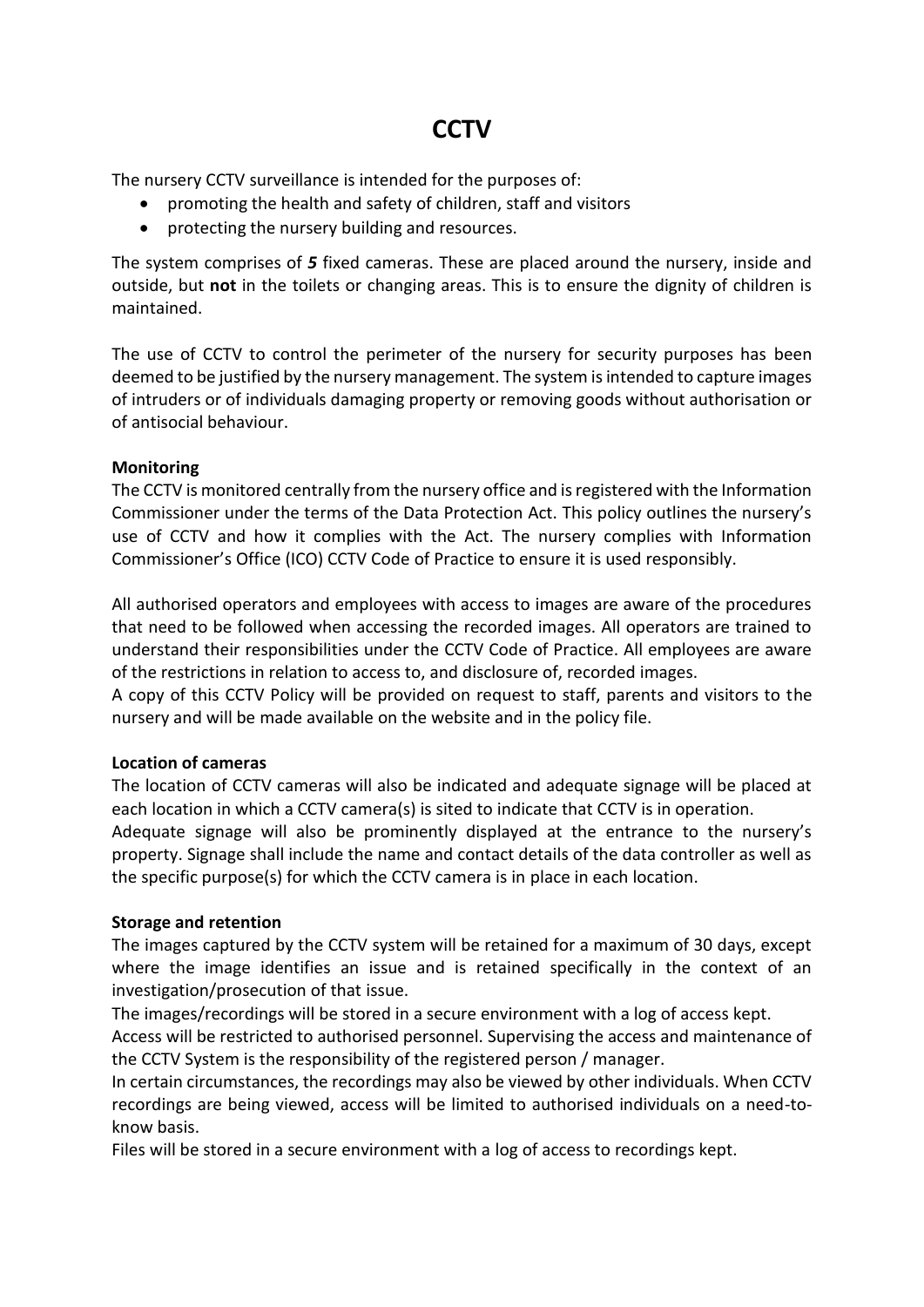Recorded footage and the monitoring equipment will be securely stored in a restricted area. Unauthorised access to that area will not be permitted at any time. The area will be locked when not occupied by authorised personnel. A log of access to footage will be maintained. When accessing images two authorised members of staff must be present. A written record of access will be made. A record of the date of any disclosure request along with details of who the information has been provided to (the name of the person and the organisation they represent), why they required it and how the request was dealt with will be made and kept, in case of challenge.

# **Subject Access Requests (SAR)**

Individuals have the right to request access to CCTV footage relating to themselves under the Data Protection Activity / GDPR.

Individuals submitting requests for access will be asked to provide sufficient information to enable the footage relating to them to be identified. For example, date, time and location.

The nursery will respond to requests within 14 calendar days of receiving the request. The nursery reserves the right to refuse access to CCTV footage where this would prejudice the legal rights of other individuals or jeopardise an on-going investigation.

A record of the date of the disclosure along with details of who the information has been provided to (the name of the person and the organisation they represent) and why they required it will be made.

Where footage contains images relating to 3rd parties, the nursery will take appropriate steps to mask and protect the identities of those individuals.

# **Complaints**

Complaints and enquiries about the operation of CCTV within the nursery should be directed to the manager of the nursery in the first instance.

### **Responsibilities**

The manager (or deputy) will:

- Ensure that the use of CCTV systems is implemented in accordance with this policy
- Oversee and co-ordinate the use of CCTV monitoring for safety and security purposes
- Ensure that all CCTV monitoring systems will be evaluated for compliance with this policy
- Ensure that the CCTV monitoring is consistent with the highest standards and protections
- Review camera locations and be responsible for the release of any information or recorded CCTV materials stored in compliance with this policy
- Maintain a record of access (e.g. an access log) to or the release of files or any material recorded or stored in the system
- Ensure that the perimeter of view from fixed location cameras conforms to this policy both internally and externally
- Ensure that all areas being monitored are not in breach of an enhanced expectation of the privacy of individuals
- Ensure that external cameras are non-intrusive in terms of their positions and views of neighbouring residential housing and comply with the principle of "Reasonable Expectation of Privacy"